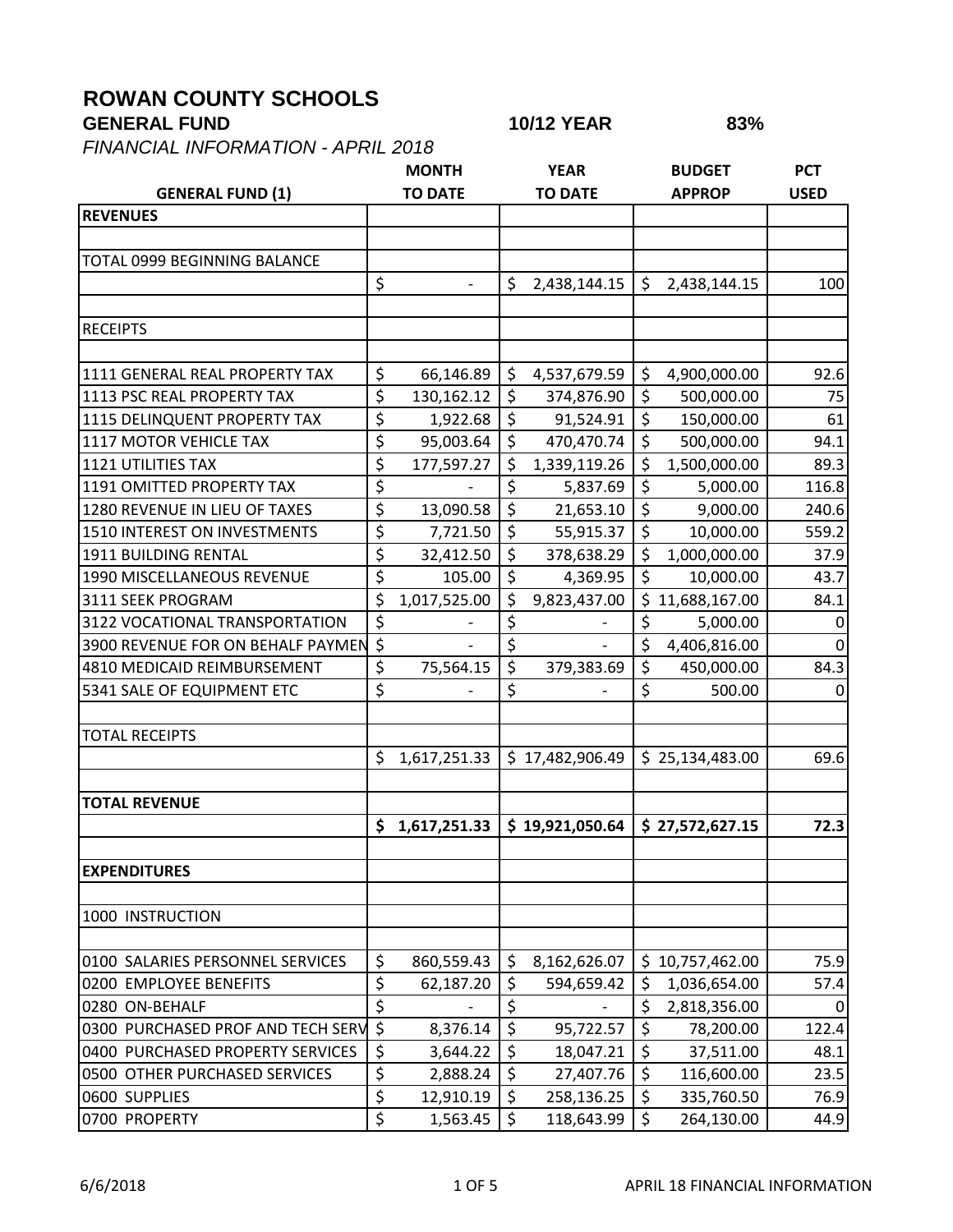| 0800 DEBT SERVICE AND MISCELLANEOU \$    |                        |                | $\zeta$ | 1,022.65       | $\ddot{\mathsf{S}}$      | 7,000.00        | 14.6        |
|------------------------------------------|------------------------|----------------|---------|----------------|--------------------------|-----------------|-------------|
|                                          |                        | <b>MONTH</b>   |         | <b>YEAR</b>    |                          | <b>BUDGET</b>   | <b>PCT</b>  |
| <b>GENERAL FUND (1)</b>                  |                        | <b>TO DATE</b> |         | <b>TO DATE</b> |                          | <b>APPROP</b>   | <b>USED</b> |
| <b>TOTAL 1000 INSTRUCTION</b>            |                        |                |         |                |                          |                 |             |
|                                          | \$                     | 952,128.87     | \$      | 9,276,265.92   |                          | \$15,451,673.50 | 60          |
|                                          |                        |                |         |                |                          |                 |             |
| 2100 STUDENT SUPPORT SERVICES            |                        |                |         |                |                          |                 |             |
| 0100 SALARIES PERSONNEL SERVICES         | \$                     | 62,422.40      | \$      | 590,522.56     | \$                       | 760,649.00      | 77.6        |
| 0200 EMPLOYEE BENEFITS                   | \$                     | 7,937.56       | \$      | 74,228.94      | \$                       | 93,081.00       | 79.8        |
| 0280 ON-BEHALF                           | \$                     |                | \$      |                | \$                       | 108,726.00      | 0           |
| 0300 PURCHASED PROF AND TECH SERV        | \$                     |                | \$      | 1,153.00       | $\zeta$                  | 1,650.00        | 69.9        |
| 0500 OTHER PURCHASED SERVICES            | \$                     | 102.07         | \$      | 2,895.62       | \$                       | 2,300.00        | 125.9       |
| 0600 SUPPLIES                            | \$                     | 1,254.59       | \$      | 16,113.04      | \$                       | 21,500.00       | 74.9        |
| TOTAL 2100 STUDENT SUPPORT SERVICES      |                        |                |         |                |                          |                 |             |
|                                          | \$                     | 71,716.62      | $\zeta$ | 684,913.16     | $\zeta$                  | 987,906.00      | 69.3        |
|                                          |                        |                |         |                |                          |                 |             |
| 2200 INSTRUCTIONAL STAFF SUPP SERV       |                        |                |         |                |                          |                 |             |
| 0100 SALARIES PERSONNEL SERVICES         | \$                     | 26,957.06      | \$      | 252,569.80     | \$                       | 323,897.00      | 78          |
| 0200 EMPLOYEE BENEFITS                   | \$                     | 2,471.44       | \$      | 20,981.20      | \$                       | 16,123.00       | 130.1       |
| 0280 ON-BEHALF                           | \$                     | $\frac{1}{2}$  | \$      | $\overline{a}$ | $\overline{\mathcal{S}}$ | 87,105.00       | $\Omega$    |
| 0600 SUPPLIES                            | \$                     | 2,623.91       | \$      | 14,546.31      | $\zeta$                  | 24,244.00       | 60          |
| 0700 PROPERTY                            | \$                     | 622.75         | \$      | 622.75         | \$                       | 1,450.00        | 43          |
|                                          |                        |                |         |                |                          |                 |             |
| TOTAL 2200 INSTRUCTIONAL STAFF SUPP SERV |                        |                |         |                |                          |                 |             |
|                                          | \$                     | 32,675.16      | \$      | 288,720.06     | \$                       | 452,819.00      | 63.8        |
|                                          |                        |                |         |                |                          |                 |             |
| 2300 DISTRICT ADMIN SUPPORT              |                        |                |         |                |                          |                 |             |
| 0100 SALARIES PERSONNEL SERVICES         | \$                     | 16,348.70      | \$      | 171,012.80     | \$                       | 206,225.00      | 82.9        |
| 0200 EMPLOYEE BENEFITS                   | \$                     | 19,893.56      | \$      | 70,079.38      | \$                       | 189,780.00      | 36.9        |
| 0280 ON-BEHALF                           | $\overline{\varsigma}$ |                | \$      |                | \$                       | 204,875.00      | 0           |
| 0300 PURCHASED PROF AND TECH SERV        | \$                     | 14,340.67      | \$      | 280,397.29     | \$                       | 258,100.00      | 108.6       |
| 0400 PURCHASED PROPERTY SERVICES         | \$                     | 1,160.34       | \$      | 11,603.40      | $\zeta$                  | 14,500.00       | 80          |
| 0500 OTHER PURCHASED SERVICES            | \$                     | 1,214.25       | \$      | 24,057.10      | \$                       | 110,918.00      | 21.7        |
| 0600 SUPPLIES                            | \$                     |                | \$      | 1,065.44       | \$                       | 5,500.00        | 19.4        |
| 0700 PROPERTY                            | \$                     |                | \$      |                | \$                       | 6,000.00        | 0           |
|                                          |                        |                |         |                |                          |                 |             |
| TOTAL 2300 DISTRICT ADMIN SUPPORT        | \$                     | 52,957.52      | \$      | 558,215.41     | \$                       | 995,898.00      | 56.1        |
|                                          |                        |                |         |                |                          |                 |             |
| 2400 SCHOOL ADMIN SUPPORT                |                        |                |         |                |                          |                 |             |
| 0100 SALARIES PERSONNEL SERVICES         | \$                     | 71,730.78      | \$      | 707,652.84     | \$                       | 764,827.00      | 92.5        |
| 0200 EMPLOYEE BENEFITS                   | \$                     | 6,340.30       | \$      | 61,774.20      | \$                       | 156,143.00      | 39.6        |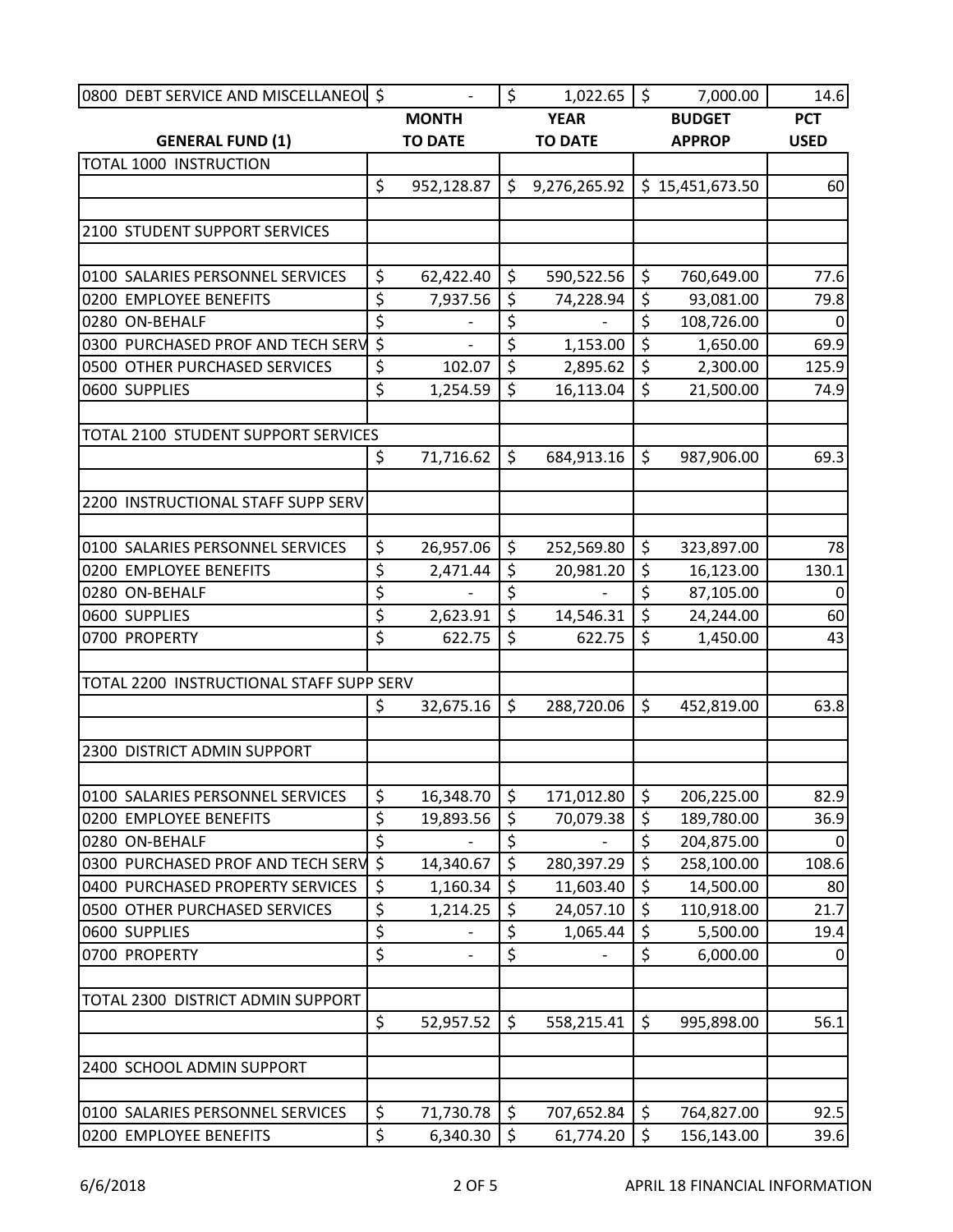| 0280 ON-BEHALF                              | \$               | $\overline{\phantom{a}}$ | \$                       | $\overline{\phantom{a}}$ | $\zeta$                  | 214,659.00    | $\Omega$    |
|---------------------------------------------|------------------|--------------------------|--------------------------|--------------------------|--------------------------|---------------|-------------|
|                                             |                  | <b>MONTH</b>             |                          | <b>YEAR</b>              |                          | <b>BUDGET</b> | <b>PCT</b>  |
| <b>GENERAL FUND (1)</b>                     |                  | <b>TO DATE</b>           |                          | <b>TO DATE</b>           |                          | <b>APPROP</b> | <b>USED</b> |
| 0300 PURCHASED PROF AND TECH SERV \$        |                  | 5,449.00                 | $\zeta$                  | 9,299.21                 | $\zeta$                  | 19,750.00     | 47.1        |
| 0400 PURCHASED PROPERTY SERVICES            | \$               | 980.57                   | $\overline{\xi}$         | 38,726.27                | $\overline{\mathcal{S}}$ | 44,704.00     | 86.6        |
| 0500 OTHER PURCHASED SERVICES               | \$               | 373.22                   | \$                       | 2,946.72                 | $\zeta$                  | 7,350.00      | 40.1        |
| 0600 SUPPLIES                               | \$               | 2,313.30                 | \$                       | 50,580.93                | $\zeta$                  | 72,865.00     | 69.4        |
| 0700 PROPERTY                               | \$               | 30.70                    | \$                       | 1,741.04                 | \$                       | 3,878.00      | 44.9        |
| 0800 DEBT SERVICE AND MISCELLANEOL          | \$               | 75.00                    | \$                       | 75.00                    | \$                       | 1,000.00      | 7.5         |
| 0840 CONTINGENCY                            | \$               |                          | \$                       |                          | \$                       | 1,248.00      | 0           |
| TOTAL 2400 SCHOOL ADMIN SUPPORT             |                  |                          |                          |                          |                          |               |             |
|                                             | \$               | 87,292.87                | \$                       | 872,796.21               | \$                       | 1,286,424.00  | 67.9        |
| 2500 BUSINESS SUPPORT SERVICES              |                  |                          |                          |                          |                          |               |             |
| 0100 SALARIES PERSONNEL SERVICES            | \$               | 12,435.86                | \$                       | 123,358.60               | \$                       | 149,245.00    | 82.7        |
| 0200 EMPLOYEE BENEFITS                      | \$               | 2,228.55                 | \$                       | 22,367.55                | \$                       | 25,663.00     | 87.2        |
| 0280 ON-BEHALF                              | \$               |                          | \$                       |                          | $\overline{\mathsf{S}}$  | 34,028.00     | $\Omega$    |
|                                             |                  |                          |                          |                          |                          |               |             |
| TOTAL 2500 BUSINESS SUPPORT SERVICES        |                  |                          |                          |                          |                          |               |             |
|                                             | \$               | 14,664.41                | $\zeta$                  | 145,726.15               | \$                       | 208,936.00    | 69.8        |
| 2600 PLANT OPERATIONS AND MAINTENANCE       |                  |                          |                          |                          |                          |               |             |
|                                             |                  |                          |                          |                          |                          |               |             |
| 0100 SALARIES PERSONNEL SERVICES            | \$               | 58,733.55                | \$                       | 637,100.38               | $\zeta$                  | 868,225.00    | 73.4        |
| 0200 EMPLOYEE BENEFITS                      | \$               | 14,554.69                | \$                       | 160,052.91               | \$                       | 182,760.00    | 87.6        |
| 0280 ON-BEHALF                              | \$               |                          | \$                       |                          | \$                       | 488,691.00    | $\Omega$    |
| 0300 PURCHASED PROF AND TECH SERV           | $\overline{\xi}$ | 14,302.38                | $\overline{\xi}$         | 384,545.64               | $\zeta$                  | 316,000.00    | 121.7       |
| 0400 PURCHASED PROPERTY SERVICES            | \$               | 9,342.21                 | \$                       | 95,961.04                | \$                       | 133,600.00    | 71.8        |
| 0500 OTHER PURCHASED SERVICES               | \$               | 1,041.47                 | $\overline{\mathcal{S}}$ | 29,788.96                | $\overline{\xi}$         | 59,500.00     | 50.1        |
| 0600 SUPPLIES                               | \$               | 86,041.65                | \$                       | 800,192.18               | \$                       | 1,028,500.00  | 77.8        |
| 0700 PROPERTY                               | \$<br>$\zeta$    |                          | \$                       |                          | \$                       | 11,500.00     | 0           |
| 0800 DEBT SERVICE AND MISCELLANEOU          |                  |                          | \$                       |                          | \$                       | 3,000.00      | $\mathbf 0$ |
| TOTAL 2600 PLANT OPERATIONS AND MAINTENANCE |                  |                          |                          |                          |                          |               |             |
|                                             | \$               | 184,015.95               | \$                       | 2,107,641.11             | \$                       | 3,091,776.00  | 68.2        |
| 2700 STUDENT TRANSPORTATION                 |                  |                          |                          |                          |                          |               |             |
| 0100 SALARIES PERSONNEL SERVICES            | \$               | 113,024.90               | \$                       | 986,215.85               | \$                       | 1,070,825.00  | 92.1        |
| 0200 EMPLOYEE BENEFITS                      | \$               | 26,625.81                | \$                       | 246,659.75               | \$                       | 320,039.00    | 77.1        |
| 0280 ON-BEHALF                              | \$               |                          | \$                       |                          | \$                       | 417,520.00    | 0           |
| 0300 PURCHASED PROF AND TECH SERV           | \$               | 3,043.15                 | \$                       | 46,322.83                | \$                       | 6,050.00      | 765.7       |
| 0400 PURCHASED PROPERTY SERVICES            | \$               | 3,111.71                 | \$                       | 20,359.03                | \$                       | 2,500.00      | 814.4       |
| 0500 OTHER PURCHASED SERVICES               | \$               | 263.38                   | \$                       | 5,059.67                 | \$                       | 68,400.00     | 7.4         |
| 0600 SUPPLIES                               | \$               | 47,906.22                | \$                       | 406,143.80               | $\zeta$                  | 456,340.00    | 89          |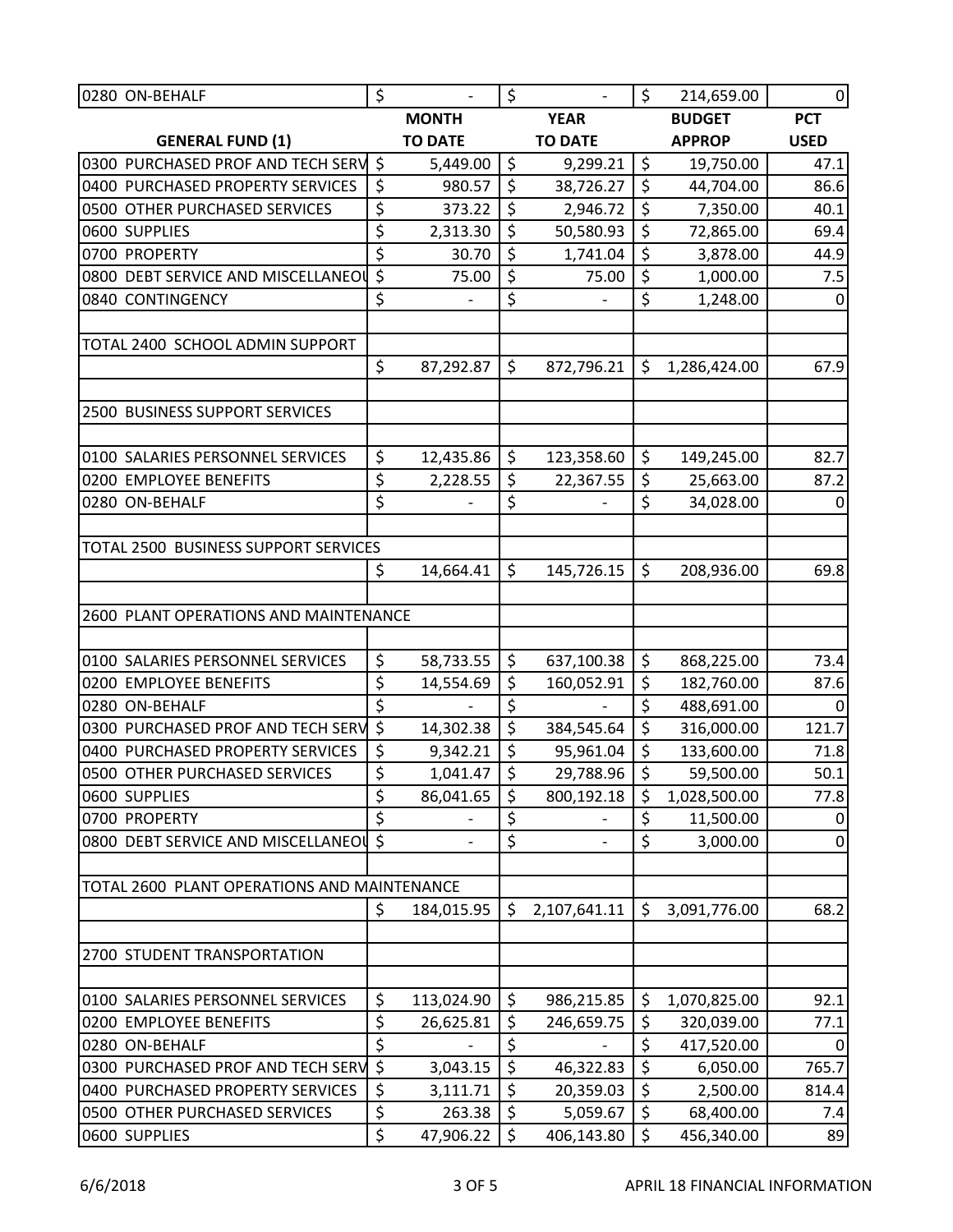| 0700 PROPERTY                       | \$<br>121.00         | \$<br>6,646.03                | \$                 | 44,000.00                | 15.1             |
|-------------------------------------|----------------------|-------------------------------|--------------------|--------------------------|------------------|
|                                     | <b>MONTH</b>         | <b>YEAR</b>                   |                    | <b>BUDGET</b>            | <b>PCT</b>       |
| <b>GENERAL FUND (1)</b>             | <b>TO DATE</b>       | <b>TO DATE</b>                |                    | <b>APPROP</b>            | <b>USED</b>      |
| TOTAL 2700 STUDENT TRANSPORTATION   |                      |                               |                    |                          |                  |
|                                     | \$<br>194,096.17     | \$<br>1,717,406.96            | \$                 | 2,385,674.00             | 72               |
|                                     |                      |                               |                    |                          |                  |
| 0800 DEBT SERVICE AND MISCELLANEOUS | 45,000.00            | \$<br>317,322.13              | \$                 | 750,000.00               | 42.3             |
|                                     |                      |                               |                    |                          |                  |
| TOTAL 5100 DEBT SERVICE             |                      |                               |                    |                          |                  |
|                                     | \$<br>45,000.00      | \$<br>317,322.13              | $\mathsf{\hat{S}}$ | 750,000.00               | 42.3             |
|                                     |                      |                               |                    |                          |                  |
| 5200 FUND TRANSFERS                 |                      |                               |                    |                          |                  |
|                                     |                      |                               |                    |                          |                  |
| 0900 OTHER ITEMS                    | \$<br>$\overline{a}$ | \$<br>45,419.00               | $\mathsf{\hat{S}}$ | 75,000.00                | 60.6             |
|                                     |                      |                               |                    |                          |                  |
| TOTAL 5200 FUND TRANSFERS           |                      |                               |                    |                          |                  |
|                                     | \$<br>$\frac{1}{2}$  | \$<br>45,419.00               | \$                 | 75,000.00                | 60.6             |
|                                     |                      |                               |                    |                          |                  |
| 5300 CONTINGENCY                    |                      |                               |                    |                          |                  |
|                                     |                      |                               |                    |                          |                  |
| 0840 CONTINGENCY                    | \$<br>$\overline{a}$ | \$<br>$\overline{a}$          | \$                 | 1,886,520.65             | $\boldsymbol{0}$ |
|                                     |                      |                               |                    |                          |                  |
| <b>TOTAL 5300 CONTINGENCY</b>       |                      |                               |                    |                          |                  |
|                                     | \$<br>$\overline{a}$ | \$                            | \$                 | 1,886,520.65             | $\mathbf 0$      |
|                                     |                      |                               |                    |                          |                  |
| <b>TOTAL EXPENDITURES</b>           |                      |                               |                    |                          |                  |
|                                     | \$<br>1,634,547.57   | \$16,014,426.11               |                    | \$27,572,627.15          | 58.1             |
|                                     |                      |                               |                    |                          |                  |
| <b>TOTAL FOR GENERAL FUND (1)</b>   |                      |                               |                    |                          |                  |
|                                     | \$                   | $(17,296.24)$ \$ 3,906,624.53 | \$                 | $\overline{\phantom{0}}$ | $\mathbf 0$      |